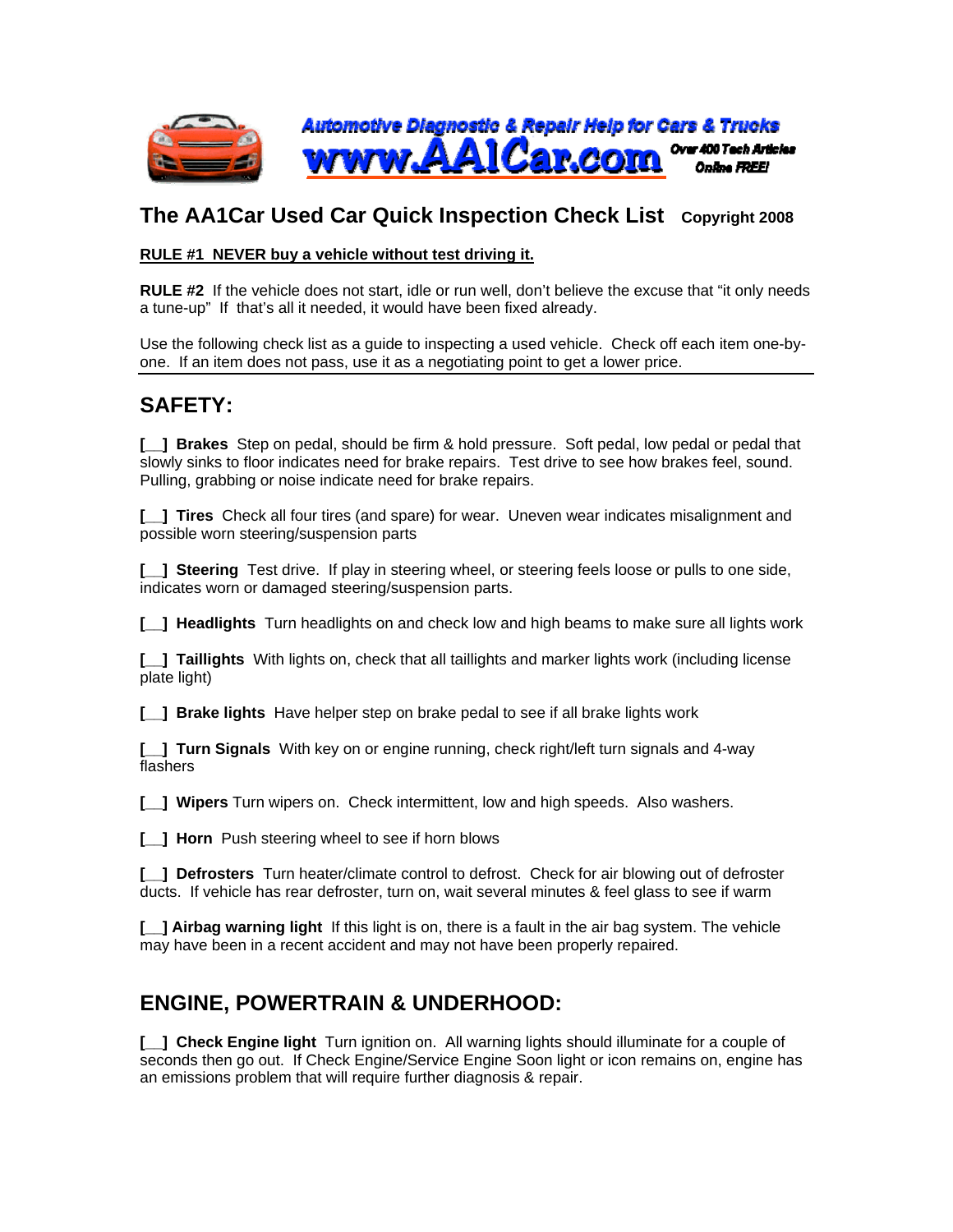**[**  $\Box$  **] Other Warning lights** All dash warning lights should come on when key is first turned on, then go out. Test drive vehicle until engine is warm to see if any lights come on. If ABS or Brake light comes on, it could indicate need for brake repairs (check to make sure parking brake is not on).

**[\_\_] Dipstick** Open hood and remove dipstick. Check oil level and appearance. If oil level is low, it could indicate neglect or an engine that is leaking or burning oil. If oil is black and very dirty, owner has not changed oil often enough (could shorten oil life).

**[\_\_] Test drive/Engine**. Does the engine start normally? Does it idle smoothly? Does the vehicle accelerate without hesitating or stalling? Does the engine run smoothly and have normal power?

Any unusual noises (knocking, ticking sounds)? Hard starting, hesitation, stalling or misfiring can indicate need for expensive diagnosis and repairs. Noise usually indicates worn parts and a need for expensive repairs.

**[\_\_] Test drive/Transmission**. An automatic transmission should engage smoothly when placed in gear, and shift smoothly while driving. Any slippage between gears indicates expensive trouble. On vehicles with manual transmissions (stick shift), the clutch pedal should release/engage smoothly with normal pedal travel. Excessive pedal travel, slipping or chattering indicates clutch trouble. Gears should shift smoothly with no grinding.

**[\_\_] Visual Underhood Inspection** Inspect the engine for oil or coolant leaks, signs of recent repair, unusual or heavy accumulations of grease or dirt. Also, look for any service stickers that may indicate maintenance/repair history.

**[\_\_] Fluid levels** Look at coolant reservoir, windshield waster reservoir, brake reservoir, Power steering pump reservoir to see if fluid levels are full. Low levels could indicate neglect or a problem.

**[\_\_] Belts & Hoses** Inspect belts and hoses for cracks or leaks

**[\_\_] Battery** Inspect terminals and cables for corrosion, damage or recent repairs. Check to see if battery has a date code on it. If more than 5 years old, battery will soon have to be replaced.

## **BODY:**

**[\_\_] Body/paint damage** Walk all the way around the vehicle to look for obvious damage such as dents/dings, alignment of doors, hood and truck to body, look down sides for ripples or bows, check wheel well openings/fenders/rocker panels for body filler, look for paint overspray on trim as evidence of recent body repairs. Body damage & repainting can be very expensive to repair.

**[\_\_] Plastic Bumpers** Look up under the front and rear bumpers for signs of damaged/cracked plastic indicating recent accident damage. Check for peeling/cracking paint from recent repairs.

**[\_\_] Windshield and glass** Check windshield for cracks, pits or scratches (can be expensive to replace).

**[\_\_] Doors** Open and close all doors/liftgate/hatchback to see that both exterior and interior release handles work properly. Also inspect weather stripping around doors for damage that could allow water leaks or annoying wind noise.

**[\_\_] Trunk** Does trunk release, open/shut normally? Does trunk smell damp or musty (could indicate water leakage or recent flood damage to vehicle). Where is the spare tire and jack?